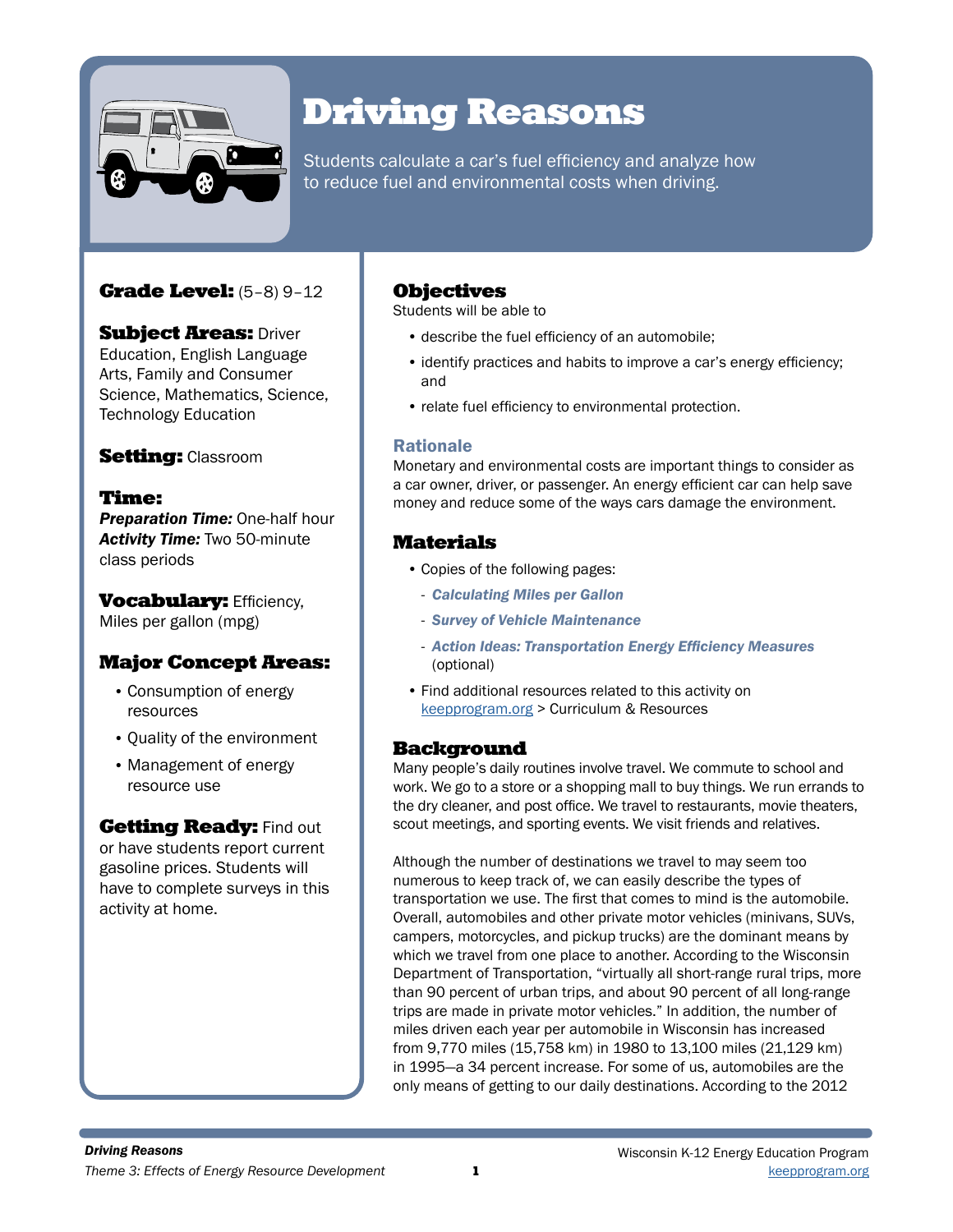Wisconsin Energy Statistics, transportation accounts for 26.7% of the total energy use in the state. Enduse consumption for transportation increased by 1.8 %, agriculture also saw an increase. All other sectors (residential, commercial, and industrial) saw a decrease.

Despite their dominance, automobiles are only one form of transportation that we use. Buses take us to school, to work, and between cities and towns within Wisconsin. Bicycling and walking are popular ways to commute within cities and towns. Airplanes carry us to business meetings and vacation destinations beyond our state's borders. Boats, bicycles, snowmobiles, and off-road motor vehicles are frequently used for recreational travel.

Transportation is a major energy user in Wisconsin, comprising 26 percent of total energy use in the state. Energy use by transportation has grown by 19 percent from 1980 to 1995. Nearly all the energy used for transportation comes from one energy resource petroleum—which is used to make gasoline, diesel fuel, and jet fuel. Although alternative energy resources for transportation exist, their use is limited by current technical, economic, and institutional factors. Becoming aware of how energy is used by transportation, especially auto-mobiles, is therefore an important first step toward learning how to use this energy efficiently.

Another consideration when driving cars is environmental costs. Every gallon of gasoline that is burned emits about 20 pounds of carbon dioxide into the atmosphere. Automobiles are the primary source of greenhouse gases, such as carbon dioxide, that could result in global climate change (for more information about greenhouse gases and global warming see the activity "Viewpoints"). Car emissions produce sulfur dioxide and nitrogen oxides that cause acid rain. Car exhaust helps create the smog and contributes to the ozone alerts that often plague much of southeastern Wisconsin. Traffic creates sound pollution that affects human and environmental health. There are many environmental costs associated with oil production used to produce gasoline (such as drilling impacts, oil spills, waste disposal). In addition to how car production and use affect the environment, building the roads we use to drive cars destroys habitat and adds pollutants to the air, land, and water.

There are many ways car production and use can be managed to save money and to be less damaging toward the environment. One of the first steps is to make sure a car uses fuel efficiently (see also Action Ideas: "Energy

Efficiency Measures" in the Energy Sparks Section). Energy-efficient cars save money and reduce air pollution. The less gasoline that is used means less money spent at the gas pump. Likewise, the less gasoline that is burned means less that has to be produced and less carbon dioxide that gets released into the atmosphere. Over the years, many car companies have worked to make their automobiles more fuel efficient.

Individuals can support the efforts of manufacturers and their representatives to build cars that have less impact on the environment. We can also be responsible to make sure the car we own runs efficiently. The fuel efficiency of motor vehicles used by family members can be checked directly by calculating the number of miles per gallon (mpg) the vehicle gets between trips to the service station. The mpg figure indicates how many miles the vehicle can travel on one gallon of gasoline. The higher the mpg figure, the more efficiently the vehicle uses energy.

Government regulations dictate the kind and quantity of emissions that are allowable. The most fuel-efficient automobiles currently on the market achieve overall mileages of over 39 miles per gallon on the highway, where fuel efficiency is the greatest. On the other hand, certain sport utility vehicles, sports cars, and large luxury cars may achieve overall mileages of less than 13 mpg. Overall, fuel efficiency ratings for automobiles in Wisconsin have increased substantially—from 15.2 mpg in 1980 to 21.6 mpg in 1994. However, fuel efficiencies have leveled off in recent years due to the increased popularity of pickup trucks, sport utility vehicles, and larger automobiles, which have lower fuel efficiencies.

Although the type of vehicle we drive is the main factor determining its fuel efficiency, other factors can cause efficiency to vary. City driving in stop-and-go traffic results in lower fuel efficiency than highway driving. Driving habits and how well the vehicle is maintained can also cause noticeable variations in fuel efficiencies. Inflating the tires to the proper pressure, tuning up the engine, aligning the wheels, and changing the oil and oil filter are maintenance measures that can contribute to increased vehicle efficiency.

In addition to checking fuel efficiency and properly maintaining their motor vehicles, individuals have other ways to help their cars be less damaging to the environment and to save money as well. Thoughtful planning when running errands can cut down on the fuel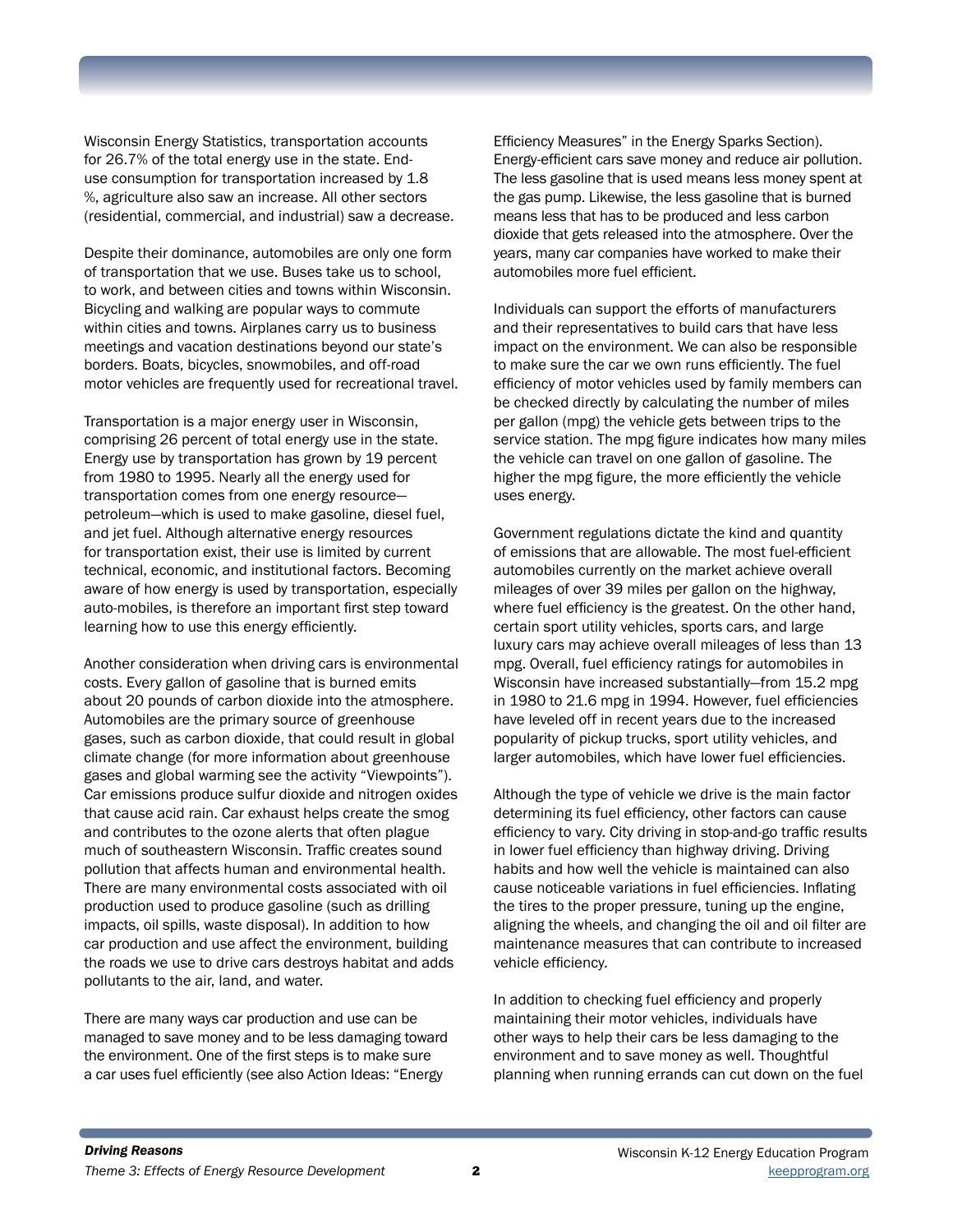we use. For example, making a list before shopping can prevent subsequent trips to the store to pick up forgotten items. Avoid wasted trips by making phone calls prior to leaving the home to make sure your destination is open and has the item you're seeking. Citizen groups can work with city planners to make sure new roads do not harm sensitive ecosystems. We should also become aware of how we travel on a day-to-day basis, and explore using alternative means of transportation to meet our travel needs. Walking, bicycling, carpooling, riding a school bus, and using public transit are alternatives that not only get us to our destinations, but can save us money, reduce traffic congestion, decrease air emissions, and improve energy efficiency as well.

## Procedure

### **Orientation**

Take a quick survey of how students arrived to school (how many walked, drove, were driven, took the bus, etc.). Have students compare the types and amount of fuel used by each mode of travel. Focus on the number of automobiles driven to school. Ask students if they are familiar with the term fuel efficient and if they know what it means. Do they think they drive or ride in fuel-efficient cars? Discuss ways students think they can learn if they drive an energy-efficient car. Note their answers.

## **Steps**

1. Provide students with copies of *Calculating Miles per Gallon* and discuss the steps students should follow to figure out how many miles their or their family's car gets to the gallon. Also hand out copies of the *Survey of Vehicle Maintenance*. Instruct students to take

the activity sheet home and fill in the information and complete the calculations. Encourage them to have an adult family member assist them.

- 2. Have the class report their findings in a data table such as the one below. NOTE: You may want to collect and enter the data yourself to protect student privacy. Discuss similarities and differences. What other information do students think they would need in order to analyze variations?
- **3.** Have students figure out how much gasoline they'll use in a year. They can base this calculation on how many miles they'll commute to school (and work) over a year's time (total the mileage per day and multiply it by the number of days they drive a year), or they can use an estimate of 13,000 miles per year (an average mileage for annual travel). Instruct them to divide the total (commuting mileage or 13,000 miles) by their car's fuel efficiency to determine the amount of gasoline used.
- 4. Tell students to calculate how much they'll spend on gasoline by multiplying the gallons of gasoline they'll use in a year by the average cost of gasoline. What do students think about this cost? If gasoline was \$.50 more expensive, how much would they spend?
- 5. Discuss other costs besides money that result from driving their cars. Inform students that for every gallon of gasoline they drive, their car produces nearly 20 pounds of carbon dioxide. Have them calculate how many pounds of carbon dioxide they'll produce in a year. What do they think about this amount?

| <b>Data Table for Class's Fuel Efficiency</b> |                       |                         |  |  |
|-----------------------------------------------|-----------------------|-------------------------|--|--|
| Year                                          | <b>Make and Model</b> | <b>Miles per Gallon</b> |  |  |
|                                               |                       |                         |  |  |
|                                               |                       |                         |  |  |
|                                               |                       |                         |  |  |
|                                               |                       |                         |  |  |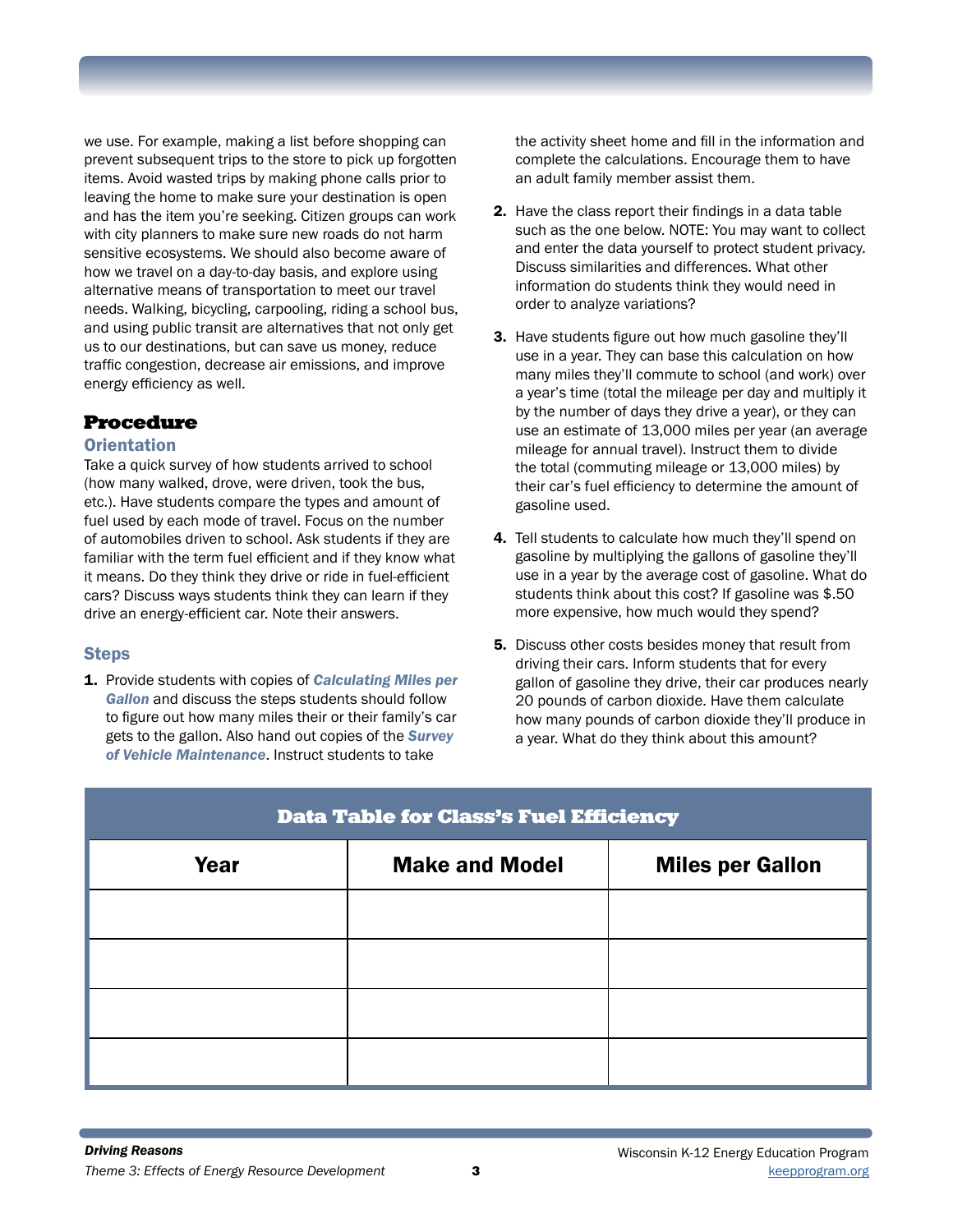#### **Closure**

Ask students to reconsider how they travel to school and around town. What suggestions do they have for reducing the amount of energy used (like walking, carpooling, using public transportation)?

Encourage students to explore ways they can improve their car's fuel efficiency (see also *Action Ideas: Transportation Energy Efficiency Measures*). Refer to the *Survey of Vehicle Maintenance*. Ask students to think how this information can help a car use less gasoline. Students may be interested in setting up a quick experiment to compare how far an inflated ball rolls compared to one that has lower air pressure. Make sure students use a consistent test to compare the balls. For example, they may want set up a ramp and release the balls at the same point and measure how far they roll. Encourage students to talk to a car mechanic about the importance of car maintenance.

#### Assessment

Formative

- How accurately did students complete the *Calculating Miles per Gallon* activity sheet and the *Survey of Vehicle Maintenance*?
- Did students correctly use their calculated fuel efficiency to determine their fuel costs?
- How extensively did students consider ways to increase their car's energy efficiency?

#### **Summative**

Have students look through a Consumer Reports Buying Guide or similar source and identify a car they would consider purchasing. Ask them to write an essay explaining to what extent fuel efficiency influenced their decision and why.

Have the class plan an imaginary (or real) field trip to an educational or historical site in Wisconsin. They should consider the amount of gasoline and cost per person

to get there using different modes of travel (like single passenger cars, car pooling, bus, plane).

#### Extensions

Have students plot road construction taking place in the community. Encourage them to find out the reasons and plans for the construction. If there are any projected construction sites, have students investigate the plans and attend city council meetings to learn about any issues involved. Invite a city planner to speak to students about considerations in road design.

Have students interview older citizens about how the streets looked in the past and design a map for what they think future roads will look like.

Challenge students to compare the energy usage and environmental impacts of various forms of transportation, including specific automobiles such as sport utility vehicles, bicycles, trains, buses, walking, and airplanes. Ask them to speculate about which forms of transportation are the most energy efficient (that is, use the least energy per person per mile traveled).

Students may have seen or heard of hybrid cars and electric vehicles. Contact the Midwest Renewable Energy Association to find out more about solar and electric vehicles ([the-mrea.org](http://the-mrea.org)).

Invite students to design a car of the future. They should consider the automobile's aerodynamics, safety, and fuel source.

#### © 2020 Wisconsin Center for Environmental Education

The Wisconsin K-12 Energy Education Program is supported through funding from



Wisconsin K-12 Energy Education Program (KEEP) **College of Natural Resources University of Wisconsin-Stevens Point** 











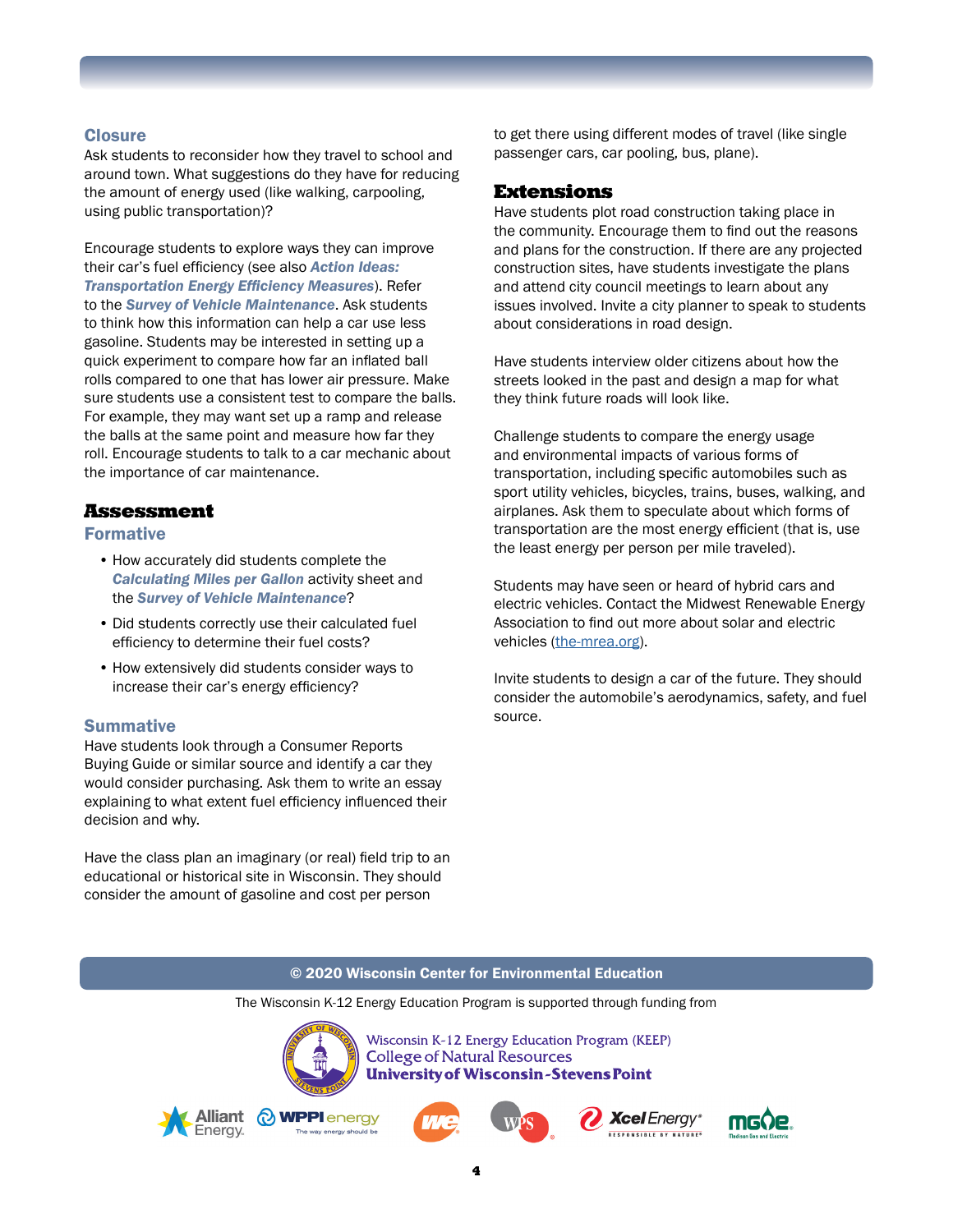# Calculating Miles per Gallon

Calculate the fuel efficiency in miles per gallon (mpg) of the motor vehicle you or your family uses. If you own or regularly use a vehicle, calculate the mpg for that vehicle. Otherwise, calculate the mpg for the vehicle that your family uses the most. NOTE: The terms motor vehicle and vehicle refer to cars, station wagons, minivans, campers, motorcycles, pickup trucks, and other motorized vehicles.

- **1.** Write down the year, make, and model of your vehicle.
- 2. The next time you or someone in your family buys fuel for the vehicle, fill the fuel tank completely. If you have a trip odometer, set it to zero. Otherwise, record the beginning odometer reading in Box B below.

| <b>Ending odometer reading</b>                                     | А. |
|--------------------------------------------------------------------|----|
| <b>Beginning odometer reading</b>                                  | В. |
| <b>Number of miles driven</b><br>(Difference in odometer readings) | C. |
| <b>Number of gallons of fuel</b>                                   | D. |

- 3. When you or someone in your family again buys fuel, fill the fuel tank completely. Record the number of gallons of fuel bought in Box D. If you have a trip odometer, record the number of miles it shows in Box C. Otherwise, record the ending odometer reading in Box A.
- 4. If you have a trip odometer, go to Step 5. Otherwise calculate the number of miles driven by subtracting the beginning odometer reading from the ending odometer reading.
- 5. Calculate the fuel efficiency of the vehicle in miles per gallon (mpg) by dividing the number of miles driven by the number of gallons of fuel bought. Record your answer in the box below. NOTE: To get a more accurate fuel efficiency figure, repeat these calculations several times and find the average mpg (add the sum of all the calculations together and divide the total by the number of times you figured your car's mpg).

| Miles per Gallon |
|------------------|
|------------------|

City Driving Highway Driving

- 6. Circle whether the vehicle you calculated fuel efficiency for was used for city driving or highway driving. City driving represents stop-and-go driving at an average speed of 20 miles per hour, with the vehicle spending approximately 18 percent of its time idling (not moving while the engine is running) at stoplights and stop signs. The vehicle does not actually have to be driven in a city to meet these conditions. Highway driving represents driving on a mix of rural and interstate highways at an average speed of 48 miles per hour with very few stops.
- 7. If the vehicle was used for both city and highway driving, estimate the percentage of each.

City \_\_\_\_\_\_\_\_\_\_\_\_% Highway \_\_\_\_\_\_\_\_\_\_\_\_%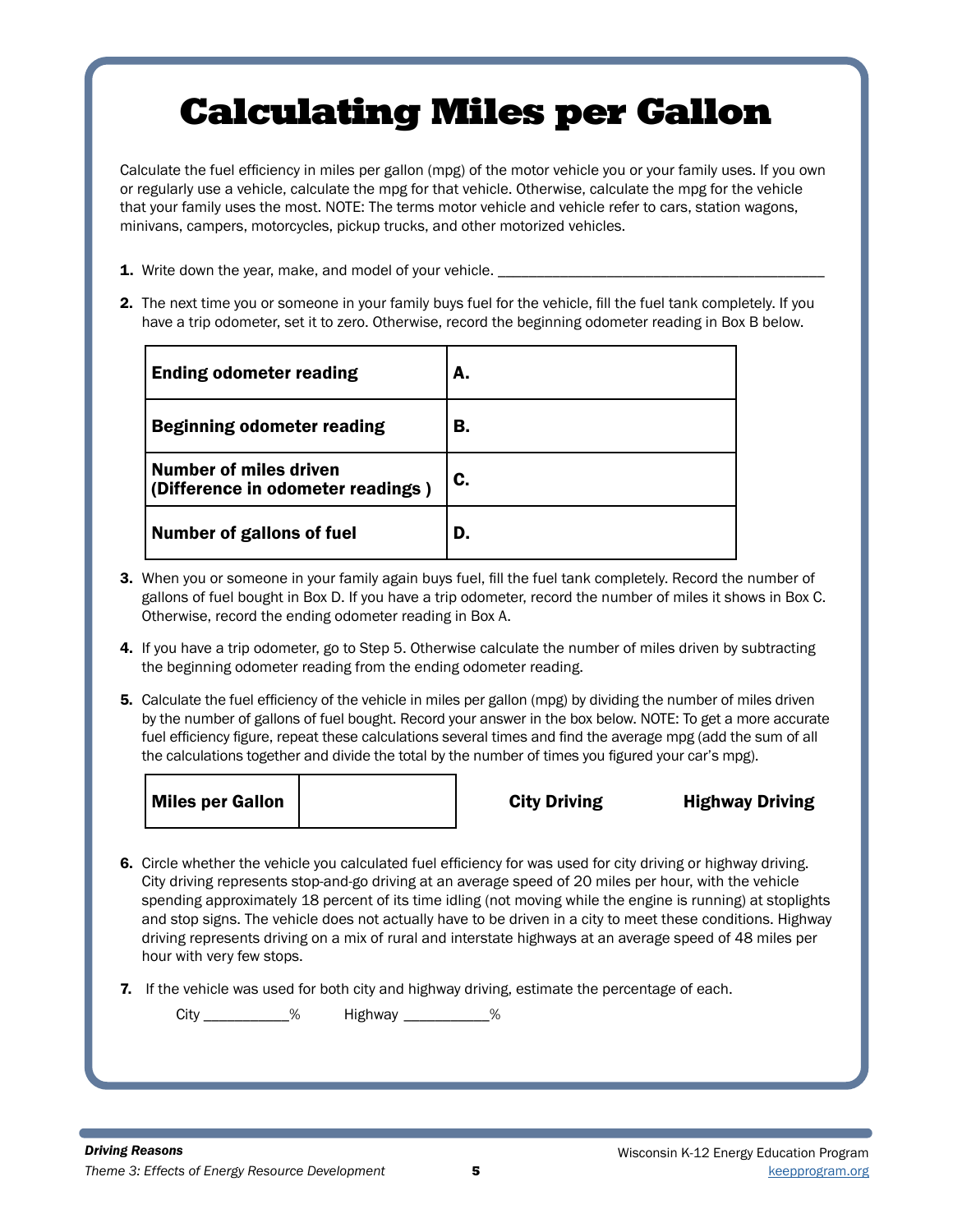# Survey of Vehicle Maintenance

Check to see if the tires of the vehicle are properly inflated by measuring the pressure of each tire and comparing it to the manufacturer's recommended tire pressures. Measure tire pressure when the tires are cold. The tires are cold when the vehicle has been parked for some time or has only been driven at low speeds for a short distance.

Use a tire pressure gauge to measure tire pressure. See if someone in your family has a pressure gauge or borrow one from a service station. A pressure gauge is sometimes found on the handle of the air pump at a service station. Tire pressure is measured in pounds per square inch (psi). Most cars have tire pressure ranges from 28 to 32 psi, while the tire pressures for other vehicles will vary. Recommended tire pressures may be listed on the sides of the tires themselves or in the owner's manual for the vehicle.

The following procedures are recommended for improving fuel mileage and for properly maintaining the tires and engine. Record the month and year when this maintenance was last performed on the vehicle.

a)  $Todav$ 's date